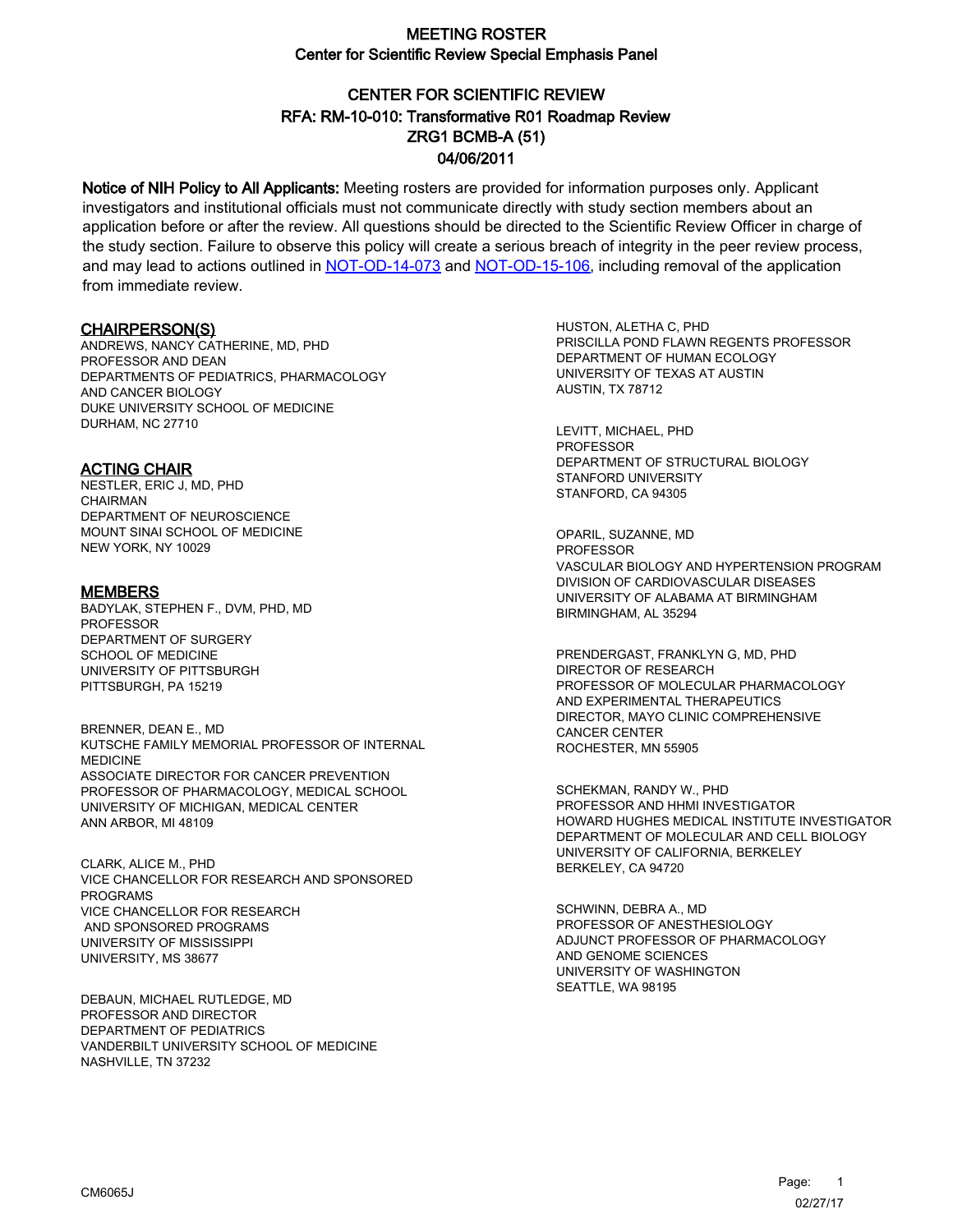# CENTER FOR SCIENTIFIC REVIEW ZRG1 BCMB-A (51) 04/06/2011 RFA: RM-10-010: Transformative R01 Roadmap Review

Notice of NIH Policy to All Applicants: Meeting rosters are provided for information purposes only. Applicant investigators and institutional officials must not communicate directly with study section members about an application before or after the review. All questions should be directed to the Scientific Review Officer in charge of the study section. Failure to observe this policy will create a serious breach of integrity in the peer review process, and may lead to actions outlined in [NOT-OD-14-073](https://grants.nih.gov/grants/guide/notice-files/NOT-OD-14-073.html) and [NOT-OD-15-106,](https://grants.nih.gov/grants/guide/notice-files/NOT-OD-15-106.html) including removal of the application from immediate review.

TOGA, ARTHUR W, PHD **DIRECTOR** LABORATORY OF NEURO IMAGING DEPARTMENT OF NEUROLOGY UNIVERSITY OF CALIFORNIA, LOS ANGELES LOS ANGELES, CA 90095

#### MAIL REVIEWER(S)

AHUJA, SUNIL K, MD PROFESSOR OF MEDICINE, MICROBIOLOGY AND IMMUNOLOGY DEPARTMENTS OF MEDICINE, MICROBIOLOGY AND IMMUNOLOGY UNIVERSITY OF TEXAS HEALTH SCIENCE CENTER SAN ANTONIO, TX 78229

ALEGRE, MARIA-LUISA, MD, PHD ASSOCIATE PROFESSOR DIVISION OF RHEUMATOLOGY DEPARTMENT OF MEDICINE UNIVERSITY OF CHICAGO CHICAGO, IL 60637

ANASTOPOULOS, ARTHUR DAVID, PHD **PROFESSOR** DEPARTMENT OF PSYCHOLOGY UNIVERSITY OF NORTH CAROLINA AT GREENSBORO GREENSBORO, NC 27402-6170

ARNETT, DONNA K., PHD PROFESSOR AND CHAIR DEPARTMENT OF EPIDEMIOLOGY SCHOOL OF PUBLIC HEALTH UNIVERSITY OF ALABAMA AT BIRMINGHAM BIRMINGHAM, AL 35294

ASHRAF, MUHAMMAD, PHD, DR PROFESSOR DEPARTMENT OF PATHOLOGY DIVISION OF REGENERATIVE MEDICINE UNIVERSITY OF CINCINNATI MEDICAL CENTER CINCINNATI, OH 45267

BARCHOWSKY, AARON, PHD ASSOCIATE PROFESSOR DEPARTMENT OF ENVIRONMENTAL AND OCCUPATIONAL HEALTH GRADUATE SCHOOL OF PUBLIC HEALTH UNIVERSITY OF PITTSBURGH PITTSBURGH, PA 15219

BARTOLOMEI, MARISA S., PHD PROFESSOR DEPARTMENT OF CELL AND DEVELOPMENTAL BIOLOGY UNIVERSITY OF PENNSYLVANIA PHILADELPHIA, PA 19104-6058

BASHIR, RASHID, PHD BLISS PROFESSOR & DIRECTOR, MICRO AND NANOTECHNOLOGY LABORATORY DEPARTMENT OF ELECTRICAL, COMPUTER ENGINEERING AND BIOENGINEERING UNIVERSITY OF ILLINOIS AT URBANA - CHAMPAIGN URBANA, IL 61801

BEDAU, MARK, PHD PROFESSOR DEPARTMENT OF PHILOSOPHY REED COLLEGE PORTLAND, OR 97202

BELMONT, ANDREW S., MD, PHD PROFESSOR DEPARTMENT OF CELL AND STRUCTURAL BIOLOGY UNIVERSITY OF ILLINOIS, URBANA URBANA, IL 61801

BERENS, MICHAEL E., PHD SENIOR INVESTIGATOR & HEAD BRAIN TUMOR UNIT NEUROGENOMICS DIVISION TRANSLATIONAL GENOMICS RESEARCH INSTITUTE PHOENIX, AZ 85004

BIRNBAUM, MORRIS JAY, MD, PHD PROFESSOR AND INVESTIGATOR DEPARTMENT OF MEDICINE UNIVERSITY OF PENNSYLVANIA PHILADELPHIA, PA 19104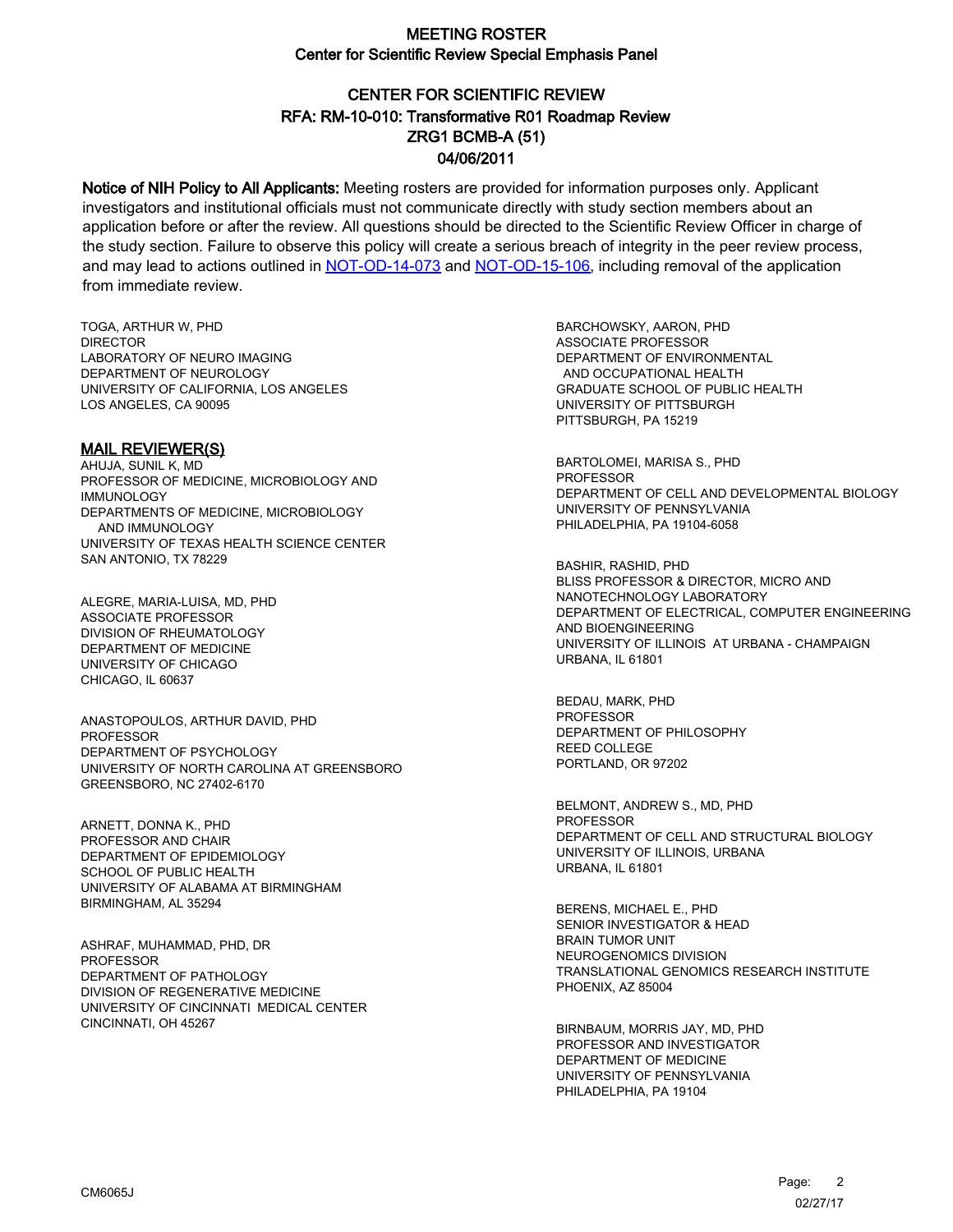# CENTER FOR SCIENTIFIC REVIEW ZRG1 BCMB-A (51) 04/06/2011 RFA: RM-10-010: Transformative R01 Roadmap Review

Notice of NIH Policy to All Applicants: Meeting rosters are provided for information purposes only. Applicant investigators and institutional officials must not communicate directly with study section members about an application before or after the review. All questions should be directed to the Scientific Review Officer in charge of the study section. Failure to observe this policy will create a serious breach of integrity in the peer review process, and may lead to actions outlined in [NOT-OD-14-073](https://grants.nih.gov/grants/guide/notice-files/NOT-OD-14-073.html) and [NOT-OD-15-106,](https://grants.nih.gov/grants/guide/notice-files/NOT-OD-15-106.html) including removal of the application from immediate review.

BLAIR, HARRY C., MD **PROFESSOR** DEPARTMENTS OF PATHOLOGY, CELL BIOLOGY AND PHYSIOLOGY UNIVERSITY OF PITTSBURGH PITTSBURGH, PA 15261

BLANKSON, JOEL N, MD, PHD ASSOCIATE PROFESSOR DEPARTMENT OF MEDICINE SCHOOL OF MEDICINE JOHNS HOPKINS UNIVERSITY BALTIMORE, MD 21205

BOND, RICHARD AGUSTIN, PHD ASSOCIATE PROFESSOR DEPARTMENT OF PHARMACOLOGICAL AND PHARMACEUTICAL SCIENCES UNIVERSITY OF HOUSTON HOUSTON, TX 77204

BORKHOLDER, DAVID A, PHD **PROFESSOR** KATE GLEASON COLLEGE OF ENGINEERING ROCHESTER INSTITUTE OF TECHNOLOGY ROCHESTER, NY 14623

BRECHA, NICHOLAS C., PHD PROFESSOR DEPARTMENTS OF NEUROBIOLOGY AND MEDICINE DAVID GEFEN SCHOOL OF MEDICINE UNIVERSITY OF CALIFORNIA AT LOS ANGELES WEST LOS ANGELES VAMC LOS ANGELES, CA 90095

BUENO, RAPHAEL, MD ASSOCIATE PROFESSOR DIVISION OF THORACIC SURGERY BRIGHAM AND WOMEN'S HOSPITAL BOSTON, MA 02115

BURLINGHAM, WILLIAM J, PHD ASSOCIATE PROFESSOR DEPARTMENT OF SURGERY AND TRANSPLANT DIVISION UNIVERSITY OF WISCONSIN MADISON, WI 53792

BUSH, KAREN, PHD DISTINGUISHED RESEARCH FELLOW DEPARTMENT OF BIOLOGY INDIANA UNIVERSITY BLOOMINGTON BLOOMINGTON, IN 47405

CADENAS, ENRIQUE, MD, PHD PROFESSOR DEPARTMENT OF MOLECULAR PHARMACOLOGY AND TOXICOLOGY SCHOOL OF PHARMACY UNIVERSITY OF SOUTHERN CALIFORNIA LOS ANGELES, CA 90089-9121

CARSON, MONICA J, PHD ASSOCIATE PROFESSOR DIVISION OF BIOMEDICAL SCIENCES UNIVERSITY OF CALIFORNIA, RIVERSIDE RIVERSIDE, CA 92521

CECCHINI, GARY, PHD CHIEF, MOLECULAR BIOLOGY DEPARTMENT OF BIOCHEMISTRY AND BIOPHYSICS UNIVERSITY OF CALIFORNIA, SAN FRANCISCO SAN FRANCISCO, CA 94121

CHANG, KWANG-POO, PHD PROFESSOR DEPARTMENT OF MICROBIOLOGY AND IMMUNOLOGY CHICAGO MEDICAL SCHOOL NORTH CHICAGO, IL 60064

CLEARY, KEVIN ROBERT, PHD ASSOCIATE PROFESSOR BIOENGINEERING INITIATIVE THE SHEIKH ZAYED CTR FOR PEDIATRIC SURGICAL INNOVA CHILDRENS HOSPITAL MEDICAL CENTER WASHINGTON, DC 20010

CLEGG, ROBERT MCDONALD, PHD PROFESSOR DEPARTMENT OF PHYSICS UNIVERSITY OF ILLINOIS AT URBANA-CHAMPIGN URBANA, IL 61801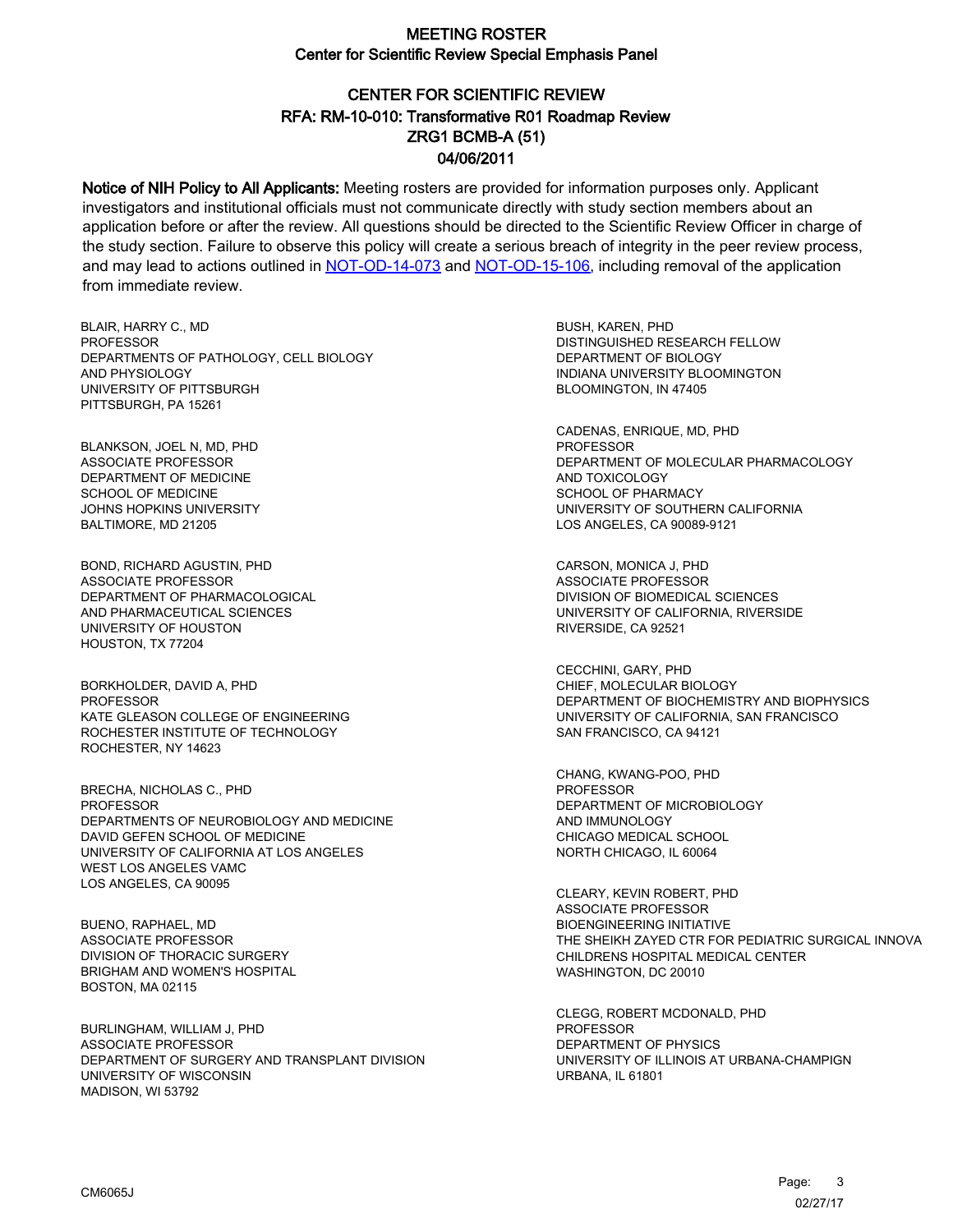# CENTER FOR SCIENTIFIC REVIEW ZRG1 BCMB-A (51) 04/06/2011 RFA: RM-10-010: Transformative R01 Roadmap Review

Notice of NIH Policy to All Applicants: Meeting rosters are provided for information purposes only. Applicant investigators and institutional officials must not communicate directly with study section members about an application before or after the review. All questions should be directed to the Scientific Review Officer in charge of the study section. Failure to observe this policy will create a serious breach of integrity in the peer review process, and may lead to actions outlined in [NOT-OD-14-073](https://grants.nih.gov/grants/guide/notice-files/NOT-OD-14-073.html) and [NOT-OD-15-106,](https://grants.nih.gov/grants/guide/notice-files/NOT-OD-15-106.html) including removal of the application from immediate review.

COOPER, KEVIN D, MD **PROFESSOR** DEPARTMENT OF DERMATOLOGY CASE WESTERN RESERVE UNIVERSITY CLEVELAND, OH 44106-5028

COTSARELIS, GEORGE, MD ASSOCIATE PROFESSOR DEPARTMENT OF DERMATOLOGY SCHOOL OF MEDICINE UNIVERSITY OF PENNSYLVANIA PHILADELPHIA, PA 19104

DAVIES, PETER FRANCIS, PHD PROFESSOR AND DIRECTOR INSTITUTE FOR MEDICINE AND ENGINEERING UNIVERSITY OF PENNSYLVANIA PHILADELPHIA, PA 19104

DAWN, BUDDHADEB, MD PROFESSOR DIVISION OF CARDIOVASCULAR DISEASES VICE CHAIRMAN FOR RESEARCH DEPARTMENT OF MEDICINE UNIVERSITY OF KANSAS MEDICAL CENTER KANSAS CITY, KS 66160

DEMB, JONATHAN B, PHD DEPARTMENTS OF OPHTHALMOLOGY AND VISUAL SCIENCES AND MOLECULAR, CELLULAR AND DEVELOPMENTAL BIOLOGY UNIVERSITY OF MICHIGAN ANN ARBOR, MI 48105

DENT, PAUL, PHD PROFESSOR DEPARTMENT OF NEUROSURGERY MASSEY CANCER CENTER VIRGINIA COMMONWEALTH UNIVERSITY RICHMOND, VA 23298

DERISI, JOSEPH, PHD HHMI INVESTIGATOR DEPARTMENT OF BIOCHEMISTRY AND BIOPHYSICS UNIVERSITY OF CALIFORNIA SAN FRANCISCO, CA 94143

DETITTA, GEORGE T, PHD PROFESSOR AND CHAIR DEPARTMENT OF STRUCTURAL BIOLOGY STATE UNIVERSITY OF NEW YORK AT BUFFALO BUFFALO, NY 14203-1196

DISCHER, DENNIS E., PHD PROFESSOR DEPARTMENTS OF CHEMICAL, BIOMOLECULAR ENGINEERING, CELL AND MOLECULAR BIOLOGY UNIVERSITY OF PENNSYLVANIA PHILADELPHIA, PA 19104

DYER, DAVID W., PHD PROFESSOR DEPARTMENT OF MICROBIOLOGY AND IMMUNOLOGY OKLAHOMA UNIVERSITY OKLAHOMA CITY, OK 73104

EL-RIFAI, WAEL, MD, PHD PROFESSOR AND DIRECTOR SURGICAL ONCOLOGY RESEARCH VANDERBILT UNIVERSITY MEDICAL CENTER NASHVILLE, TN 37232

ELMQUIST, WILLIAM, PHMD ASSOCIATE PROFESSOR DEPARTMENT OF PHARMACEUTICS COLLEGE OF PHARMACY UNIVERSITY OF MINNESOTA MINNEAPOLIS, MN 55455

EMERSON, STEPHEN G, MD, PHD **PROFESSOR** HEMATOLOGY & ONCOLOGY DIVISION DEPARTMENT OF MEDICINE UNIVERSITY OF PENNSYLVANIA MALONEY 510 PHILADELPHIA, PA 19104-4283

ENIKOLOPOV, GRIGORI N, PHD ASSOCIATE PROFESSOR DEPARTMENT OF NEUROBIOLOGY AND GENETICS COLD SPRING HABOR LABORATORY COLD SPRING HARBOR, NY 11724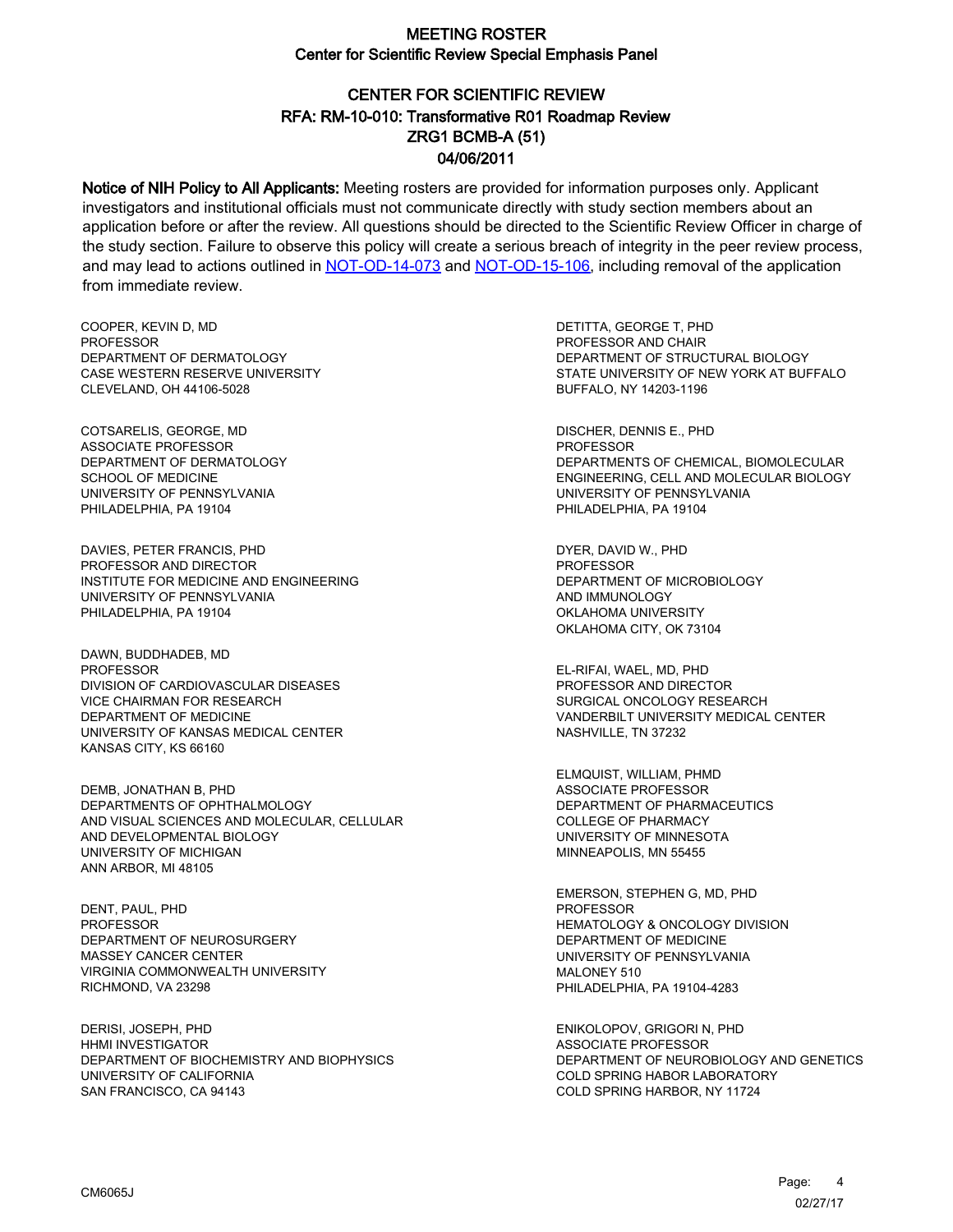# CENTER FOR SCIENTIFIC REVIEW ZRG1 BCMB-A (51) 04/06/2011 RFA: RM-10-010: Transformative R01 Roadmap Review

Notice of NIH Policy to All Applicants: Meeting rosters are provided for information purposes only. Applicant investigators and institutional officials must not communicate directly with study section members about an application before or after the review. All questions should be directed to the Scientific Review Officer in charge of the study section. Failure to observe this policy will create a serious breach of integrity in the peer review process, and may lead to actions outlined in [NOT-OD-14-073](https://grants.nih.gov/grants/guide/notice-files/NOT-OD-14-073.html) and [NOT-OD-15-106,](https://grants.nih.gov/grants/guide/notice-files/NOT-OD-15-106.html) including removal of the application from immediate review.

FAN, XIAOFENG, MD, PHD ASSOCIATE PROFESSOR DIVISION OF GASTROENTEROLOGY AND HEPATOLOGY SAINT LOUIS UNIVERSITY SCHOOL OF MEDICINE SCHOOL OF MEDICINE ST LOUIS, MO 63104

FENG, JIAN, PHD ASSOCIATE PROFESSOR DEPARTMENT OF PHYSIOLOGY AND BIOPHYSICS SCHOOL OF MEDICINE AND BIOMEDICAL SCIENCES STATE UNIVERSITY OF NEW YORK AT BUFFALO BUFFALO, NY 14214

FILLER, SCOTT G, MD PROFESSOR DEPARTMENT OF MEDICINE HARBOR-UNIVERSITY OF CALIFORNIA AT LOS ANGELOS RESEARCH AND EDUCATION INSTITUTE TORRANCE, CA 90502

FOSTER, WARREN G., PHD PROFESSOR DEPARTMENT OF OBSTETRICS AND GYNECOLOGY MCMASTER UNIVERSITY HAMILTON, ON L8N 3Z5 CANADA

FUTCHER, ALLEN BRUCE, PHD ASSOCIATE PROFESSOR DEPARTMENT OF MOLECULAR GENETICS AND MICROBIOLOGY STATE UNIVERSITY OF NEW YORK AT STONY BROOK STONY BROOK, NY 11794

GAROFALO, ROBERTO P, MD PROFESSOR OF PEDIATRICS VICE CHAIR FOR RESEARCH DIRECTOR, DIVISION OF CLINICAL AND EXPERIMENTAL IMMUNOLOGY AND INFECTIOUS DISEASES (CEIID) UNIVERSITY OF TEXAS MEDICAL BRANCH UNIVERSITY OF TEXAS MEDICAL BRANCH GALVESTON, TX 77555-0369

GASPARI, ANTHONY A, MD PROFESSOR DEPARTMENT OF DERMATOLOGY UNIVERSITY OF MARYLAND SCHOOL OF MEDICINE BALTIMORE, MD 21201

GENCO, CAROLINE A, PHD PROFESSOR DEPARTMENT OF MEDICINE BOSTON UNIVERSITY BOSTON, MA 02118

GHANDEHARI, HAMID, PHD PROFESSOR DEPARTMENT OF PHARMACEUTICS UNIVERSITY OF UTAH SALT LAKE CITY, UT 84108

GRETCH, DAVID RICHARD, MD, PHD DIRECTORY VIRAL HEPATOLOGY LABORATORY FRED HUTCHINSON RESEARCH CENTER SEATTLE, WA 98195

GRIGORENKO, ELENA L, PHD ASSOCIATE PROFESSOR CHILD STUDY CENTER YALE UNIVERSITY, SCHOOL OFMEDICINE 230 FRONTAGE ROAD, ROOM E75 P.O. BOX 207900 NEW HAVEN, CT 06511

GRODEN, JOANNA LOUISE, PHD PROFESSOR, VICE CHAIR & ASSOC DEAN DEPARTMENT OF MOLECULAR VIROLOGY, IMMUNOLOGY AND MEDICAL GENETICS OHIO STATE UNIVERSITY COLLEGE OF MEDICINE COLUMBUS, OH 43210

GUO, PEIXUAN, PHD ENDOWED CHAIR IN BIOMEDICAL ENGINEERING VONTZ CENTER FOR MOLECULAR STUDIES UNIVERSITY OF CINCINNATI CINCINNATI, OH 45267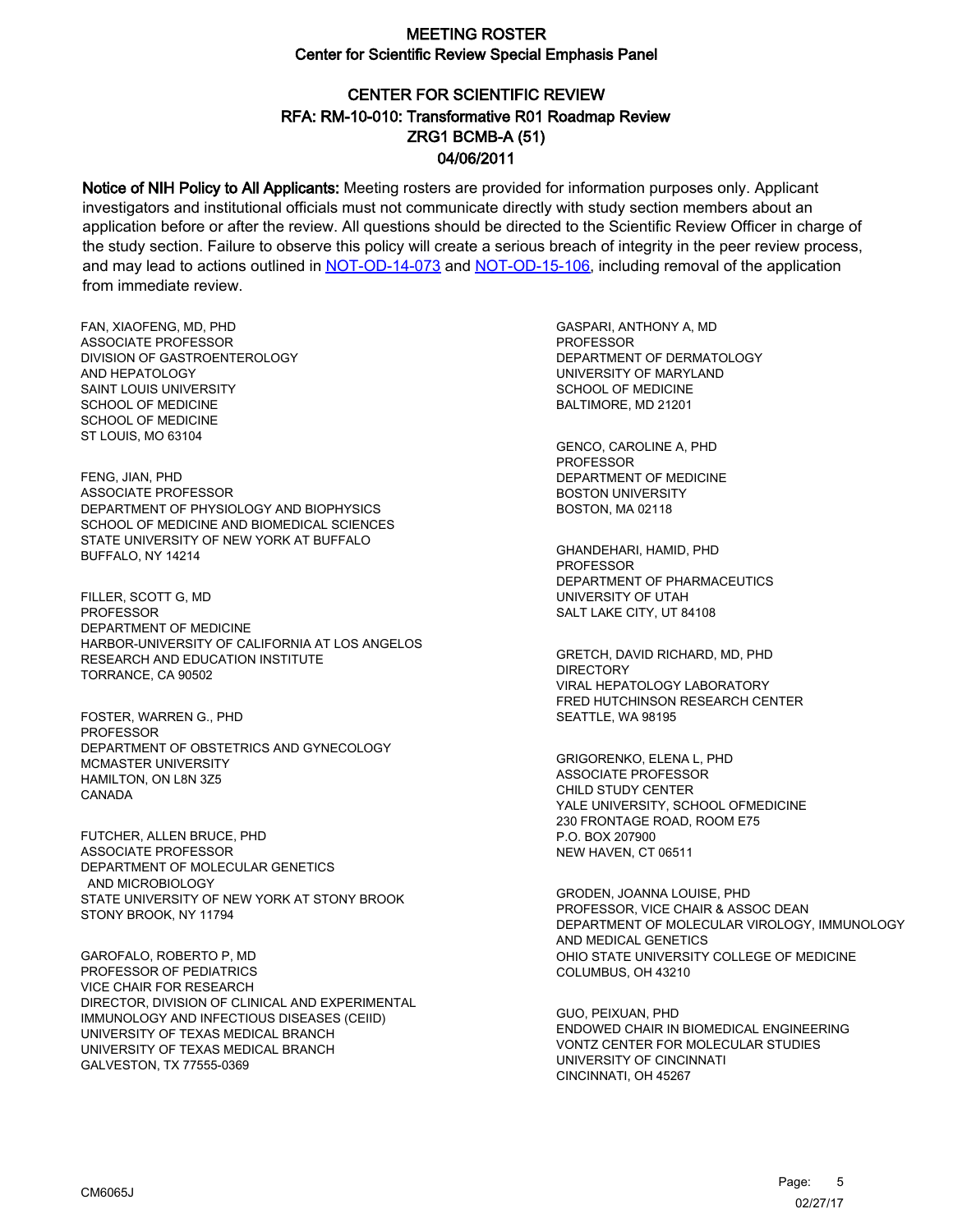# CENTER FOR SCIENTIFIC REVIEW ZRG1 BCMB-A (51) 04/06/2011 RFA: RM-10-010: Transformative R01 Roadmap Review

Notice of NIH Policy to All Applicants: Meeting rosters are provided for information purposes only. Applicant investigators and institutional officials must not communicate directly with study section members about an application before or after the review. All questions should be directed to the Scientific Review Officer in charge of the study section. Failure to observe this policy will create a serious breach of integrity in the peer review process, and may lead to actions outlined in [NOT-OD-14-073](https://grants.nih.gov/grants/guide/notice-files/NOT-OD-14-073.html) and [NOT-OD-15-106,](https://grants.nih.gov/grants/guide/notice-files/NOT-OD-15-106.html) including removal of the application from immediate review.

HALPERIN, JEFFREY M, PHD DISTINGUISHED PROFESSOR DEPARTMENT OF PSYCHOLOGY QUEENS COLLEGE CITY UNIVERSITY OF NEW YORK FLUSHING, NY 11367

HAMM-ALVAREZ, SARAH F, PHD PROFESSOR DEPARTMENT OF PHARMACOLOGY AND SCIENCES, PHYSIOLOGY AND BIOPHYSICS AND OPHTHALMOLOGY SCHOOL OF PHARMACY UNIVERSITY OF SOUTHERN CALIFORNIA LOS ANGELES, CA 90033

HASTINGS, PHILIP J, PHD DEPARTMENT OF MOLECULAR AND HUMAN GENETICS BAYLOR COLLEGE OF MEDICINE HOUSTON, TX 77030

HE, BIN, PHD **PROFESSOR** DEPARTMENT OF BIOMEDICAL ENGINEERING UNIVERSITY OF MINNESOTA MINNEAPOLIS, MN 55455

HEALY, KEVIN EDWARD, PHD PROFESSOR DEPARTMENTS OF MATERIALS SCIENCE, ENGINEERING, AND BIOENGINEERING UNIVERSITY OF CALIFORNIA, BERKELEY BERKELEY, CA 94720-1760

HESKETH, PETER JULIAN, PHD **PROFESSOR** WOODRUFF SCHOOL OF MECHANICAL ENGINEERING GEORGIA INSTITUTE OF TECHNOLOGY ATLANTA, GA 30332

IRANI, KAIKOBAD J., MD ASSOCIATE PROFESSOR CARDIOVASCULAR INSTITUTE UNIVERSITY OF PITTSBURGH MEDICAL CENTER PITTSBURGH, PA 15213

IRUDAYARAJ, JOSEPH MK, PHD PROFESSOR CO-DIRECTOR PHYSIOLOGICAL SENSING DEPARTMENT OF AGRICULTURAL AND BIOLOGICAL ENGINEERING PURDUE UNIVERSITY WEST LAFAYETTE, IN 47907

IRUELA-ARISPE, LUISA, PHD PROFESSOR DEPARTMENT OF MOLECULAR, CELLULAR AND DEVELOPMENTAL BIOLOGY COLLEGE OF LETTERS AND SCIENCE UNIVERSITY OF CALIFORNIA, LOS ANGELES LOS ANGELES, CA 90095

ISACSON, OLE, MD PROFESSOR CENTER FOR NEURODEGENERATION RESEARCH PROFESSOR DEPARTMENT OF NEUROLOGY HARVARD MEDICAL SCHOOL MCLEAN HOSPITAL MCLEAN HOSPITAL BELMONT, MA 02178

JACOBY, DAVID B, MD CHIEF PULMONARY AND CRITICAL CARE MEDICINE OREGON HEALTH AND SCIENCE UNIVERSITY PORTLAND, OR 97239

JAYARAMAN, VASANTHI, PHD DEPARTMENT OF BIOCHEMISTRY AND MOLECULAR BIOLOGY UNIVERSITY OF TEXAS HEALTH SCIENCE CENTER AT HOUSTON HOUSTON, TX 77030

JILKA, ROBERT L, PHD PROFESSOR OF INTERNAL MEDICINE & VA RESEARCH CAREER SCIENTIST UAMS CENTER FOR OSTEOPOROSIS AND METABOLIC BONE DISEASES CENTRAL ARKANSAS VETERANS HEALTHCARE SYSTEM UNIVERSITY OF ARKANSAS FOR MEDICAL SCIENCES LITTLE ROCK, AR 72205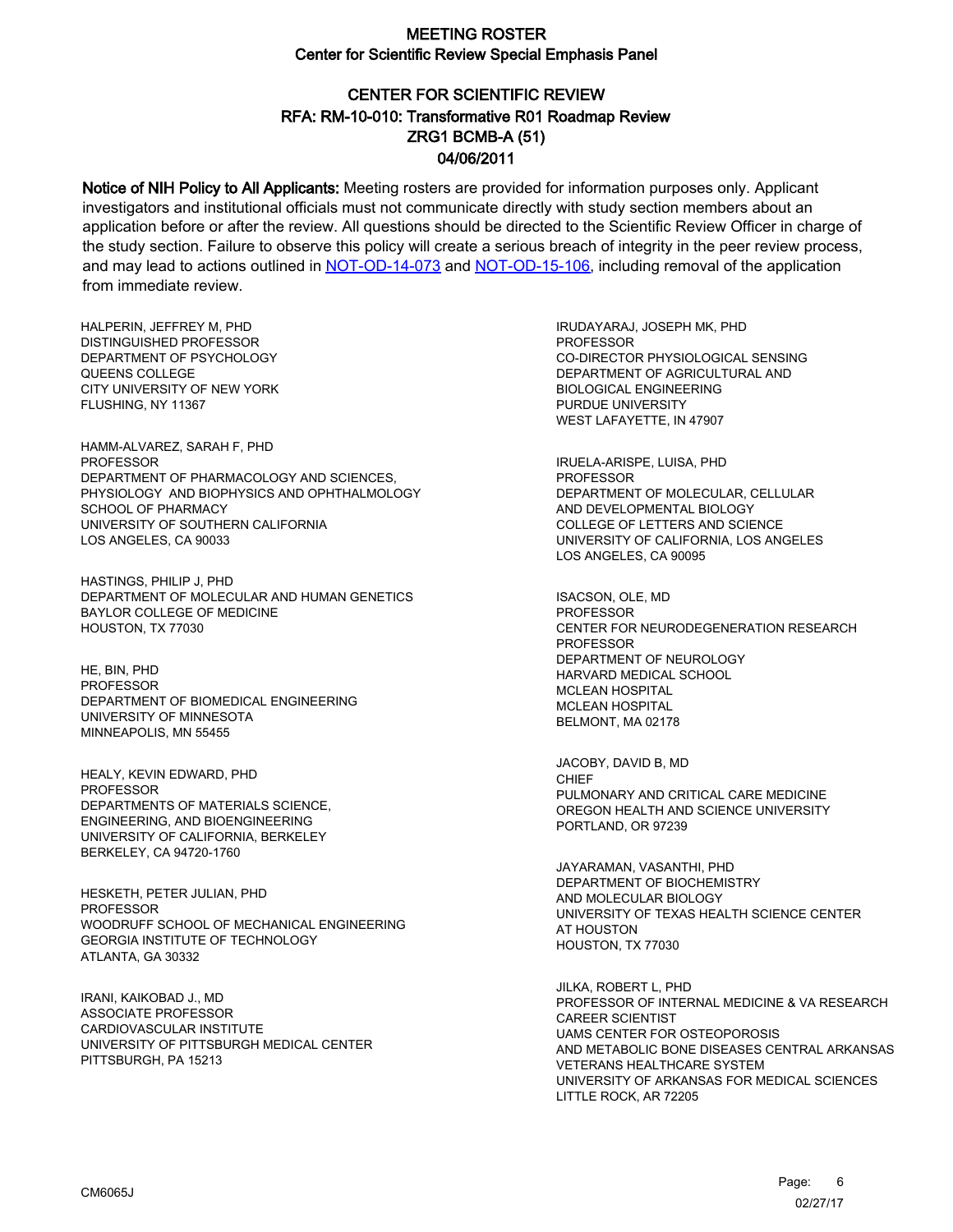# CENTER FOR SCIENTIFIC REVIEW ZRG1 BCMB-A (51) 04/06/2011 RFA: RM-10-010: Transformative R01 Roadmap Review

Notice of NIH Policy to All Applicants: Meeting rosters are provided for information purposes only. Applicant investigators and institutional officials must not communicate directly with study section members about an application before or after the review. All questions should be directed to the Scientific Review Officer in charge of the study section. Failure to observe this policy will create a serious breach of integrity in the peer review process, and may lead to actions outlined in [NOT-OD-14-073](https://grants.nih.gov/grants/guide/notice-files/NOT-OD-14-073.html) and [NOT-OD-15-106,](https://grants.nih.gov/grants/guide/notice-files/NOT-OD-15-106.html) including removal of the application from immediate review.

JONES, DOUGLAS E, PHD ASSOCIATE PROFESSOR DEPARTMENT OF VETERINARY PATHOLOGY COLLEGE OF VETERINARY MEDICINE IOWA STATE UNIVERSITY AMES, IA 50011

KAESTNER, KLAUS H., PHD ASSOCIATE PROFESSOR DEPARTMENT OF GENETICS INSTITUTE OF DIABETES, OBESITY AND METABOLISM UNIVERSITY OF PENNSYLVANIA SCHOOL OF MEDICINE PHILADELPHIA, PA 19104

KANNAN, RANGARAMANUJAM M, PHD ASSOCIATE PROFESSOR DEPT OF CHEMICAL ENGINEERING AND MATERIAL **SCIENCES** DIRECTOR, NICHD PERINATOLOGY RESEARCH BRANCH-NANOTECHNOLOGY LAB WAYNE STATE UNIVERSITY DETROIT, MI 48202

KANTHASAMY, ANUMANTHA GOUNDER, PHD PROFESSOR DEPARTMENT OF BIOMEDICAL SCIENCES COLLEGE OF VETERINARY MEDICINE IOWA STATE UNIVERSITY AMES, IA 50011

KAZAZIAN, HAIG H. JR, MD SEYMOUR GRAY PROFESSOR OF MOLECULAR MEDICINE DEPARTMENT OF GENETICS UNIVERSITY OF PENNSYLVANIA PHILADELPHIA, PA 19104

KIKINIS, RON, MD ASSOCIATE PROFESSOR DEPARTMENT OF RADIOLOGY BRIGHAM AND WOMEN'S HOSPITAL HARVARD MEDICAL SCHOOL BOSTON, MA 02115

KIM, KWANG-SOO, PHD ASSOCIATE PROFESSOR AND DIRECTOR DEPARTMENTS OF PSYCHIATRY AND PROGRAM IN NEUROSCIENCE HARVARD MEDICAL SCHOOL BELMONT, MA 02178

KNAUS, WILLIAM A, MD PROFESSOR DEPARTMENT OF HEALTH EVALUATION SCIENCES UNIVERSITY OF VIRGINIA CHARLOTTESVILLE, VA 22908

KOMANDURI, KRISHNA V., MD PROFESSOR ADULT STEM CELL TRANSPLANT PROGRAM UNIVERSITY OF MIAMI SYLVESTER CANCER CENTER MIAMI, FL 33136

KOPECEK, JINDRICH H., PHD DISTINGUISHED PROFESSOR OF BIOENGINEERING DEPARTMENT OF PHARMACEUTICS AND PHARMACEUTICAL CHEMISTRY UNIVERSITY OF UTAH SALT LAKE CITY, UT 84112

KROGAN, NEVAN J, PHD ASSOCIATE PROFESSOR DEPARMENT OF CELLULAR ABD MOLECULAR PHARMACOLOGY UNIVERSITY OF CALIFORNIA SAN FRANCISCO, CA 94158

LACHMAN, HERBERT M, MD ASSOCIATE PROFESSOR DEPARTMENT OF PSYCHIATRY AND BEHAVIOR SCIENCE ALBERT EINSTEIN COLLEGE OF MEDICINE BRONX, NY 10461

LEONG, KAM W, PHD **PROFESSOR** DEPARTMENT OF BIOMEDICAL ENGINEERING DUKE UNIVERSITY DURHAM, NC 27708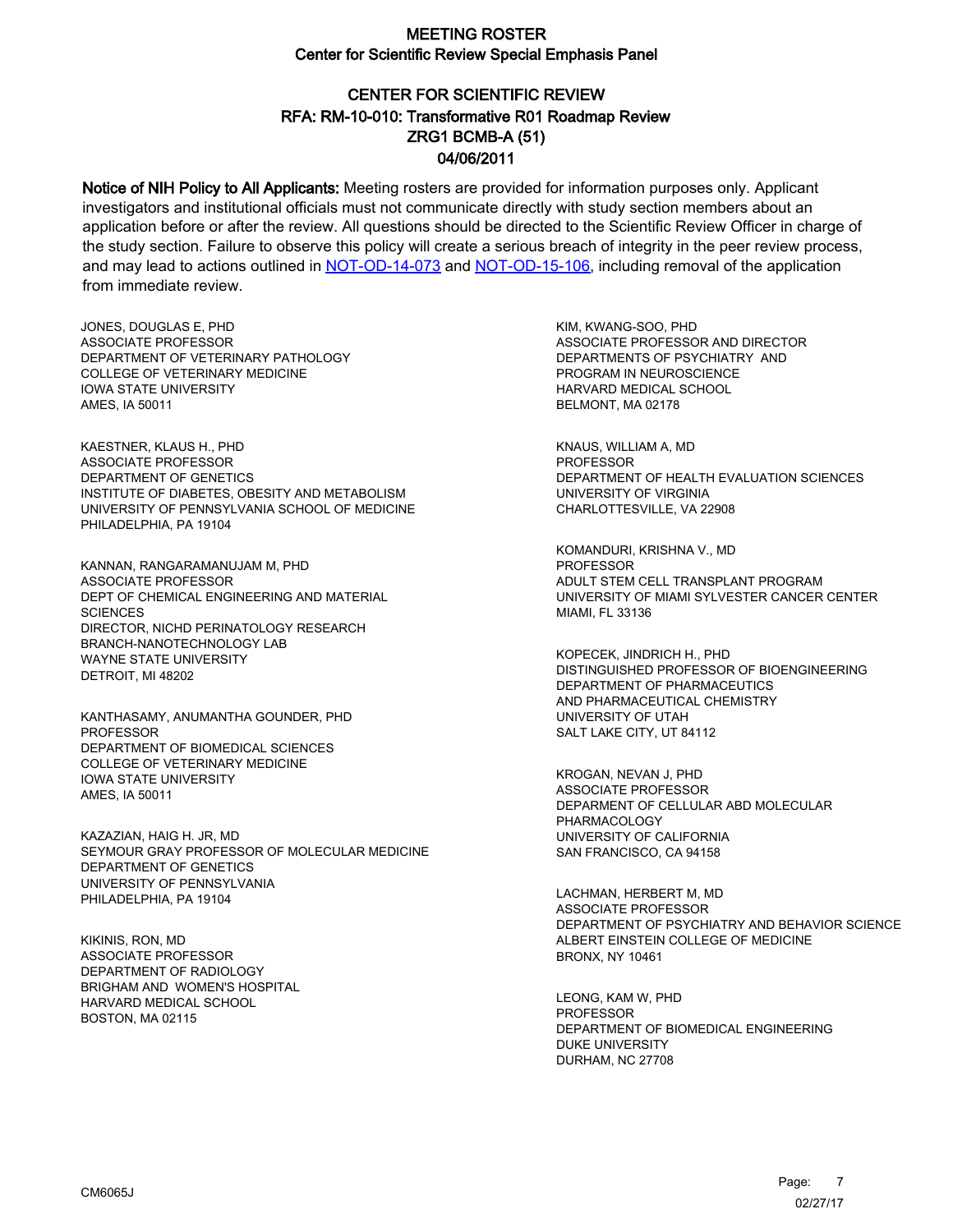# CENTER FOR SCIENTIFIC REVIEW ZRG1 BCMB-A (51) 04/06/2011 RFA: RM-10-010: Transformative R01 Roadmap Review

Notice of NIH Policy to All Applicants: Meeting rosters are provided for information purposes only. Applicant investigators and institutional officials must not communicate directly with study section members about an application before or after the review. All questions should be directed to the Scientific Review Officer in charge of the study section. Failure to observe this policy will create a serious breach of integrity in the peer review process, and may lead to actions outlined in [NOT-OD-14-073](https://grants.nih.gov/grants/guide/notice-files/NOT-OD-14-073.html) and [NOT-OD-15-106,](https://grants.nih.gov/grants/guide/notice-files/NOT-OD-15-106.html) including removal of the application from immediate review.

LERNMARK, AKE, MD, PHD R.H. WILLIAMS PROFESSOR OF MEDICINE DEPARTMENT OF MEDICINE UNIVERSITY OF WASHINGTON SEATTLE, WA 98195

LIAN, JANE B, PHD PROFESSOR DEPARTMENT OF CELL BIOLOGY UNIVERSITY OF MASSACHUSETTS MEDICAL CENTER WORCESTER, MA 01655

LINDNER, VOLKHARD, MD, PHD ADJUNCT PROFESSOR CENTER FOR MOLECULAR MEDICINE MAINE MEDICAL CENTER RESEARCH INSTITUTE SCARBOROUGH, ME 04074

LINTON, MACRAE F, MD **PROFESSOR** DIVISION OF CARDIOVASCULAR MEDICINE VANDERBILT UNIVERSITY SCHOOL OF MEDICINE NASHVILLE, TN 37232-6300

LU, HANG, PHD ASSOCIATE PROFESSOR DEPARTMENT OF CHEMICAL AND BIOMOLECULAR ENGINEERING GEORGIA INSTITUTE OF TECHNOLOGY ATLANTA, GA 30332

LUSCINSKAS, FRANCIS W., PHD ASSOCIATE PROFESSOR OF PATHOLOGY VASCULAR RESEARCH DIVISION DEPARTMENT OF PATHOLOGY BRIGHAM AND WOMEN'S HOSPITAL BOSTON, MA 02115

LYLE, STEPHEN R, MD, PHD DEPARTMENT OF CANCER BIOLOGY AND PATHOLOGY UNIVERSITY OF MASSCHUSETTS MEDICAL SCHOOL WORCESTER, MA 01605

MANDAL, TARUN K, PHD PROFESSOR OF PHARMACY DIVISION OF BASIC PHARMACEUTICAL SCIENCES COLLEGE OF PHARMACY XAVIER UNIVERSITY OF LOUISIANA NEW ORLEANS, LA 70125

MARGOLIS, DAVID J., MD, PHD ASSOCIATE PROFESSOR DEPARTMENT OF DERMATOLOGY, EPIDEMIOLOGY AND BIOSTATISTICS UNIVERSITY OF PENNSYLVANIA SCHOOL OF MEDICINE PHILADELPHIA, PA 19104-3021

MARTIN, HEIDI B, PHD ASSOCIATE PROFESSOR DEPARTMENT OF CHEMICAL ENGINEERING CASE WESTERN RESERVE UNIVERSITY CLEVELAND, OH 44106

MAYANIL, C. SHEKHAR, PHD DIRECTOR OF RES. CHILDREN'S PLAZA CHICAGO, IL 60614

MCLEAN, ROBERT JC, PHD PROFESSOR DEPARTMENT OF BIOLOGY COLLEGE OF SCIENCE TEXAS STATE UNIVERSITY SAN MARCOS, TX 78666

MENDELL, JOSHUA T, MD, PHD SCHOOL OF MEDICINE JOHNS HOPKINS UNIVERSITY BALTIMORE, MD 21205

MOSHER, JOHN COMPTON, PHD **SCIENTIST** EPILEPSY CENTER CLEVELAND CLINIC CLEVELAND, OH 44195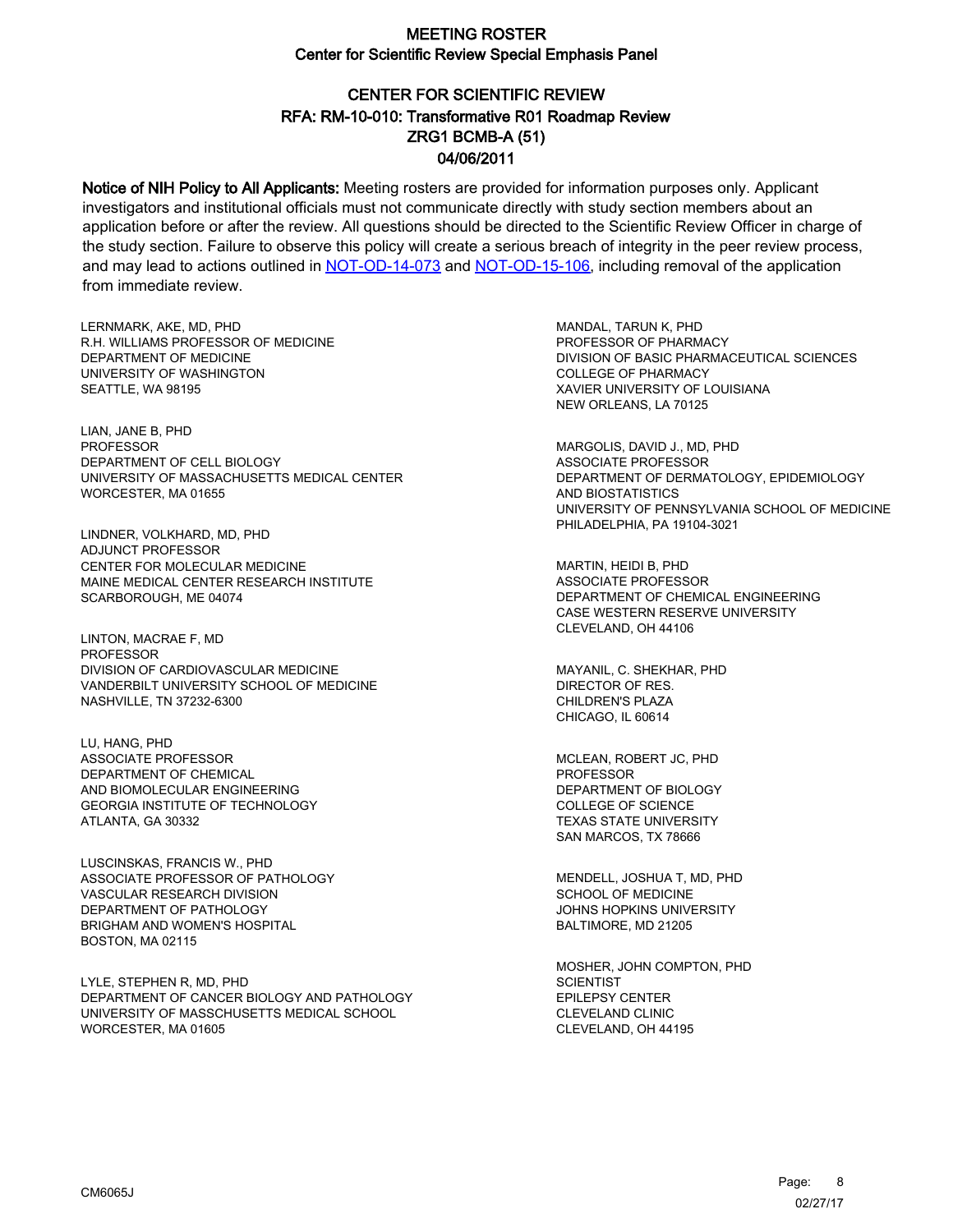# CENTER FOR SCIENTIFIC REVIEW ZRG1 BCMB-A (51) 04/06/2011 RFA: RM-10-010: Transformative R01 Roadmap Review

Notice of NIH Policy to All Applicants: Meeting rosters are provided for information purposes only. Applicant investigators and institutional officials must not communicate directly with study section members about an application before or after the review. All questions should be directed to the Scientific Review Officer in charge of the study section. Failure to observe this policy will create a serious breach of integrity in the peer review process, and may lead to actions outlined in [NOT-OD-14-073](https://grants.nih.gov/grants/guide/notice-files/NOT-OD-14-073.html) and [NOT-OD-15-106,](https://grants.nih.gov/grants/guide/notice-files/NOT-OD-15-106.html) including removal of the application from immediate review.

MURPHY, ANNE N, PHD ASSOCIATE PROFESSOR DEPARTMENT OF PHARMACOLOGY UNIVERSITY OF CALIFORNIA, SAN DIEGO LA JOLLA, CA 92093

MUSIER-FORSYTH, KARIN M, PHD PROFESSOR DEPARTMENT OF CHEMISTRY OHIO STATE UNIVERSITY COLUMBUS, OH 43210

NAGARKATTI, PRAKASH S., PHD ASSOCIATE DEAN FOR BASIC SCIENCE AND PROFESSOR CAROLINA DISTINGUISHED PROFESSOR DEPARTMENT OF PATHOLOGY, MICROBIOLOGY AND IMMUNOLOGY UNIVERSITY OF SOUTH CAROLINA SCHOOL OF MEDICINE COLUMBIA, SC 29208

NAIR, MADHAVAN P, PHD PROFESSOR OF MEDICINE AND MICROBIOLOGY DEPARTMENT OF IMMUNOLOGY FLORIDA INTERNATIONAL UNIVERSITY MIAMI, FL 33199

NESS, SCOTT A., PHD PROFESSOR DEPARTMENT OF MOLECULAR GENETICS AND MICROBIOLOGY HEALTH SCIENCES CENTER UNIVERSITY OF NEW MEXICO ALBUQUERQUE, NM 87131

NIGG, JOEL T, PHD PROFESSOR DEPARTMENT OF PSYCHOLOGY MICHIGAN STATE UNIVERSITY EAST LANSING, MI 48824

ORME, IAN M, PHD PROFESSOR DEPARTMENT OF MICROBIOLOGY, IMMUNOLOGY AND PATHOLOGY COLORADO STATE UNIVERSITY FORT COLLINS, CO 80523

PATTERSON, JEAN L, PHD **CHAIR** DEPARTMENT OF VIROLOGY AND IMMUNOLOGY SOUTHWEST FOUNDATION FOR BIOMEDICAL RESEARCH SAN ANTONIO, TX 78245-0549

PETSKO, GREGORY A, PHD PROFESSOR DEPARTMENT OF BIOCHEMISTRY AND CHEMISTRY BRANDEIS UNIVERSITY WALTHAM, MA 02254

POPESCU, GABRIELA K, PHD DEPARTMENT OF BIOCHEMISTRY UNIVERSITY OF BUFFALO SCHOOL OF MEDICINE BUFFALO, NY 14214

PROJAN, STEVEN J., PHD VICE PRESIDENT NOVARTIS INSTITUTES FOR BIOMEDICAL RESEARCH CAMBRIDGE, MA 02140

PURI, PIER LORENZO, MD, PHD ASSOCIATE PROFESSOR THE BURNHAM INSTITUTE FOR MEDICAL RESEARCH LA JOLLA, CA 92037

QIN, JUN, PHD PROFESSOR DEPARTMENT OF MOLECULAR CARDIOLOGY THE CLEVELAND CLINIC FOUNDATION STRUCTURAL BIOLOGY PROGRAM LERNER RESEARCH INSTITUTE CLEVELAND, OH 44195

RABINOWITZ, JOSHUA D, MD, PHD ASSOCIATE PROFESSOR PRINCETON UNIVERSITY LEWIS SIGLER CENTER FOR INTEGRATIVE GENOMICS 241 CARL ICAHN LABORATORY PRINCETON, NJ 08544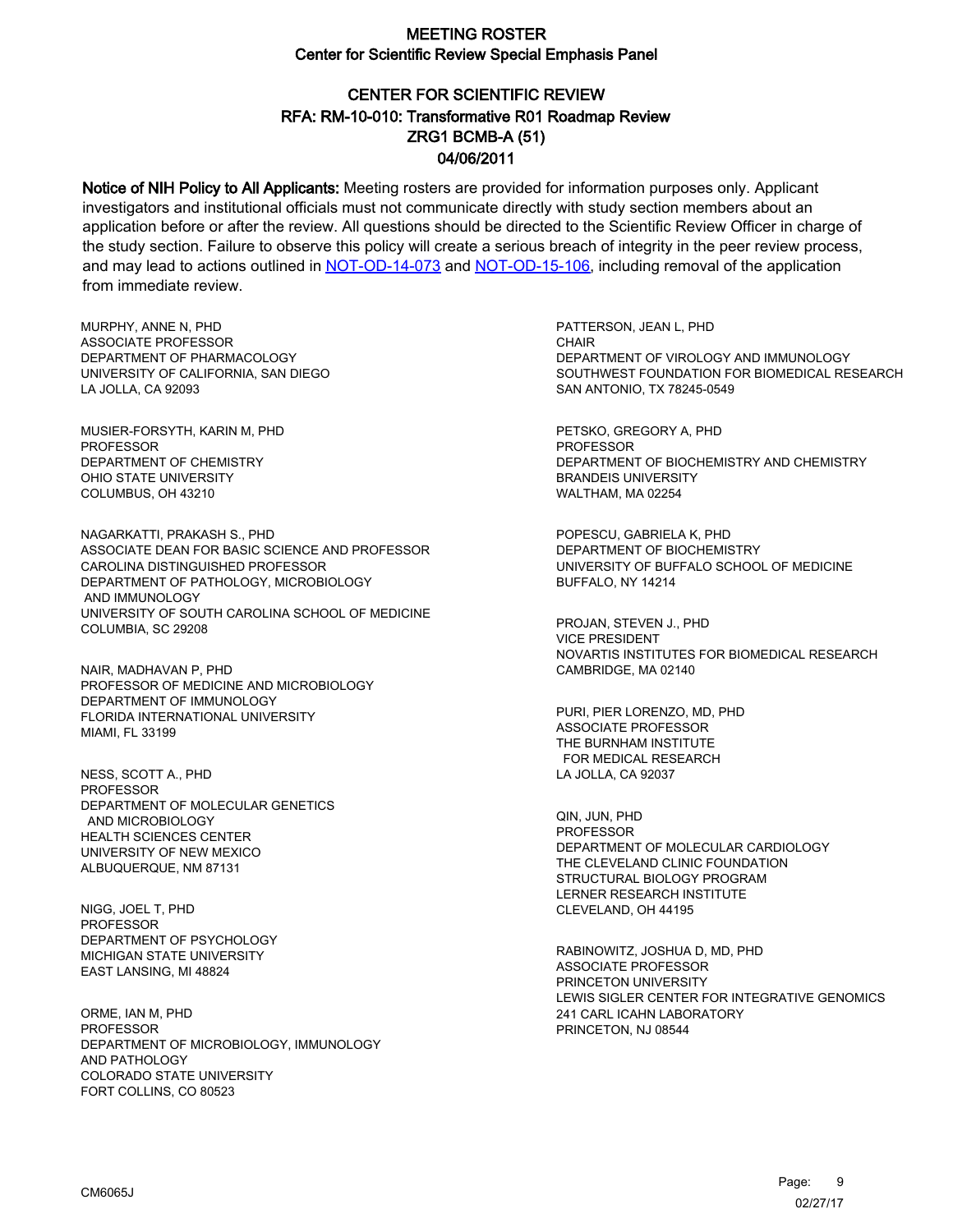# CENTER FOR SCIENTIFIC REVIEW ZRG1 BCMB-A (51) 04/06/2011 RFA: RM-10-010: Transformative R01 Roadmap Review

Notice of NIH Policy to All Applicants: Meeting rosters are provided for information purposes only. Applicant investigators and institutional officials must not communicate directly with study section members about an application before or after the review. All questions should be directed to the Scientific Review Officer in charge of the study section. Failure to observe this policy will create a serious breach of integrity in the peer review process, and may lead to actions outlined in [NOT-OD-14-073](https://grants.nih.gov/grants/guide/notice-files/NOT-OD-14-073.html) and [NOT-OD-15-106,](https://grants.nih.gov/grants/guide/notice-files/NOT-OD-15-106.html) including removal of the application from immediate review.

RAMSEY, JON J., PHD ASSOCIATE PROFESSOR DEPARTMENT OF MOLECULAR BIOSCIENCES UNIVERSITY OF CALIFORNIA DAVIS, CA 95616

RICH, STEPHEN S., PHD PROFESSOR AND VICE-CHAIR DEPARTMENT OF PUBLIC HEALTH SCIENCES DIRECTOR, CENTER FOR PUBLIC HEALTH GENOMICS UNIVERSITY OF VIRGINIA CHARLOTTESVILLE, VA 22908

ROSEN, BRUCE R, MD, PHD PROFESSOR AND DIRECTOR DEPARTMENT OF RADIOLOGY MARTINOS CENTER FOR BIOMEDICAL IMAGING MASSACHUSETTS GENERAL HOSPITAL CHARLESTOWN, MA 02129

ROTH, FREDERICK P, PHD ASSOCIATE PROFESSOR DEPARTMENTS OF BIOLOGICAL CHEMISTRY AND MOLECULAR PHARMACOLOGY HARVARD MEDICAL SCHOOL BOSTON, MA 02115

SAFA, AHMAD R, PHD PROFESSOR DEPARTMENTS OF PHARMACOLOGY AND TOXICOLOGY SIMON CANCER INSTITUTE INDIANA UNIVERSITY INDIANPOLIS, IN 46202

SALGAME, PADMINI, PHD PROFESSOR DEPARTMENT OF MEDICINE CENTER FOR EMERGING PATHOGENS UNIVERSITY OF MEDICINE AND DENTISTRY OF NEW **JERSEY** NEWARK, NJ 07101

SAMUEL, ARAVINTHAN D., PHD ASSOCIATE PROFESSOR DEPARTMENT OF PHYSICS HARVARD UNIVERSITY CAMBRIDGE, MA 02138

SANDERS, JOAN E, PHD ASSOCIATE PROFESSOR DEPARTMENT OF BIOENGINEERING COLLEGE OF ENGINEERING UNIVERSITY OF WASHINGTON SEATTLE, WA 98195

SANDOR, MATYAS, PHD PROFESSOR DEPARTMENT OF PATHOLOGY AND LABORATORY MEDICINE UNIVERSITY OF WISCONSIN MADISON, WI 53706

SCOTT, PHILLIP A., PHD PROFESSOR OF IMMUNOLOGY DEPARTMENT OF PATHOBIOLOGY SCHOOL OF VETERINARY MEDICINE UNIVERSITY OF PENNSYLVANIA PHILADELPHIA, PA 19104

SHARP, PHILLIP A, PHD PROFESSOR DEPARTMENT OF BIOLOGY CENTER FOR CANCER RESEARCH MASSACHUSETTS INSTITUTE OF TECHNOLOGY CAMBRIDGE, MA 02139

SILVER, LYNN L., PHD SENIOR INVESTIGATOR LL SILVER CONSULTING, LLC SPRINGFIELD, NJ 07081

SIMON, M. CELESTE, PHD **PROFESSOR** DEPARTMENT OF CELL AND DEVELOPMENTAL BIOLOGY SCHOOL OF MEDICINE UNIVERSITY OF PENNSYLVANIA PHILADELPHIA, PA 19104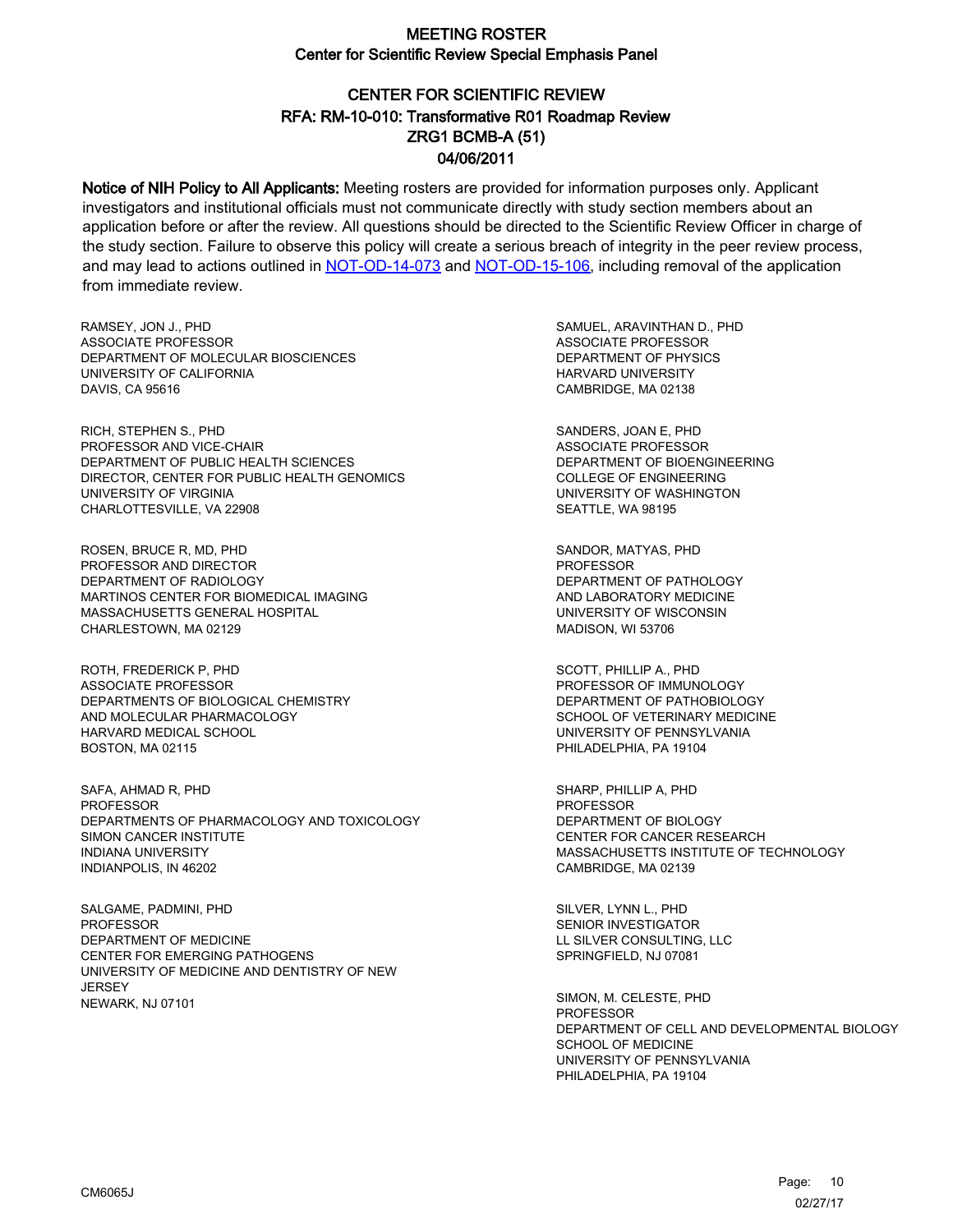# CENTER FOR SCIENTIFIC REVIEW ZRG1 BCMB-A (51) 04/06/2011 RFA: RM-10-010: Transformative R01 Roadmap Review

Notice of NIH Policy to All Applicants: Meeting rosters are provided for information purposes only. Applicant investigators and institutional officials must not communicate directly with study section members about an application before or after the review. All questions should be directed to the Scientific Review Officer in charge of the study section. Failure to observe this policy will create a serious breach of integrity in the peer review process, and may lead to actions outlined in [NOT-OD-14-073](https://grants.nih.gov/grants/guide/notice-files/NOT-OD-14-073.html) and [NOT-OD-15-106,](https://grants.nih.gov/grants/guide/notice-files/NOT-OD-15-106.html) including removal of the application from immediate review.

SMITH, QUENTIN R., PHD PROFESSOR AND CHAIRMAN DEPARTMENT OF PHARMACEUTICAL SCIENCES TEXAS TECH UNIVERSITY HEALTH SCIENCES CENTER AMARILLO, TX 79106

SMITH, ROBERT G, PHD RESEARCH ASSOCIATE PROFESSOR DEPARTMENT OF NEUROSCIENCE SCHOOL OF MEDICINE UNIVERSITY OF PENNSYLVANIA PHILADELPHIA, PA 19104

SMYTH, SUSAN S, MD, PHD PROFESSOR DIVISION OF CARDIOVASCULAR MEDICINE DEPARTMENT OF INTERNAL MEDICINE THE GILL HEART INSTITUTE UNIVERSITY OF KENTUCKY LEXINGTON, KY 40536

SONG, HONGJUN, PHD ASSOCIATE PROFESSOR DEPARTMENTS OF NEUROLOGY AND NEUROSCIENCE INSTITUTE FOR CELL ENGINEERING JOHNS HOPKINS UNIVERSITY SCHOOL OF MEDICINE BALTIMORE, MD 21205

SPANGRUDE, GERALD J, PHD PROFESSOR DIVISION OF HEMATOLOGY SCHOOL OF MEDICINE UNIVERSITY OF UTAH SALT LAKE CITY, UT 84132

STARK, GEORGE ROBERT, PHD PROFESSOR DEPARTMENT OF MOLECULAR GENETICS CLEVELAND CLINIC FOUNDATION CLEVELAND, OH 44195

STELLAR, HERMAN, PHD STRANG PROFESSOR AND DIRECTOR DEPARTMENT OF CANCER BIOLOGY THE ROCKEFELLER UNIVERSITY NEW YORK, NY 10065

STOIANOVICI, DAN, PHD ASSOCIATE PROFESSOR DEPARTMENTS OF UROLOGY AND MECHANICAL ENGINEERING JOHNS HOPKINS UNIVERSITY BALTIMORE, MD 21234

SUHR, STEVEN T, PHD RESEARCH SCHOLAR CELLULAR REPROGRAMMING LABORATORY DEPARTMENT OF ANIMAL SCIENCE MICHIGAN STATE UNIVERSITY EAST LANSING, MI 48824

SUN, YI EVE, PHD ASSOCIATE PROFESSOR DEPARTMENTS OF MOLECULAR AND MEDICAL PHARMACOLOGY UNIVERSITY OF CALIFORNIA, LOS ANGELES LOS ANGELES, CA 90095

SWANSON, JOEL A, PHD PROFESSOR DEPARTMENT OF MICROBIOLOGY AND IMMUNOLOGY UNIVERSITY OF MICHIGAN MEDICAL SCHOOL ANN ARBOR, MI 48109-0620

TANG, CAREEN K, PHD ASSOCIATE PROFESSOR, DEPARTMENT OF ONCOLOGY/ **BIOCHEMISTRY** DEPARTMENTS OF ONCOLOGY AND BIOCHEMISTRY LOMBARDI CANCER CENTER GEORGETOWN UNIVERSITY MEDICAL CENTER WASHINGTON, DC 20007

TOMIC-CANIC, MARJANA, PHD ASSOCIATE PROFESSOR DEPARTMENT OF DERMATOLOGY WEILL CORNELL MEDICAL COLLEGE NEW YORK, NY 10021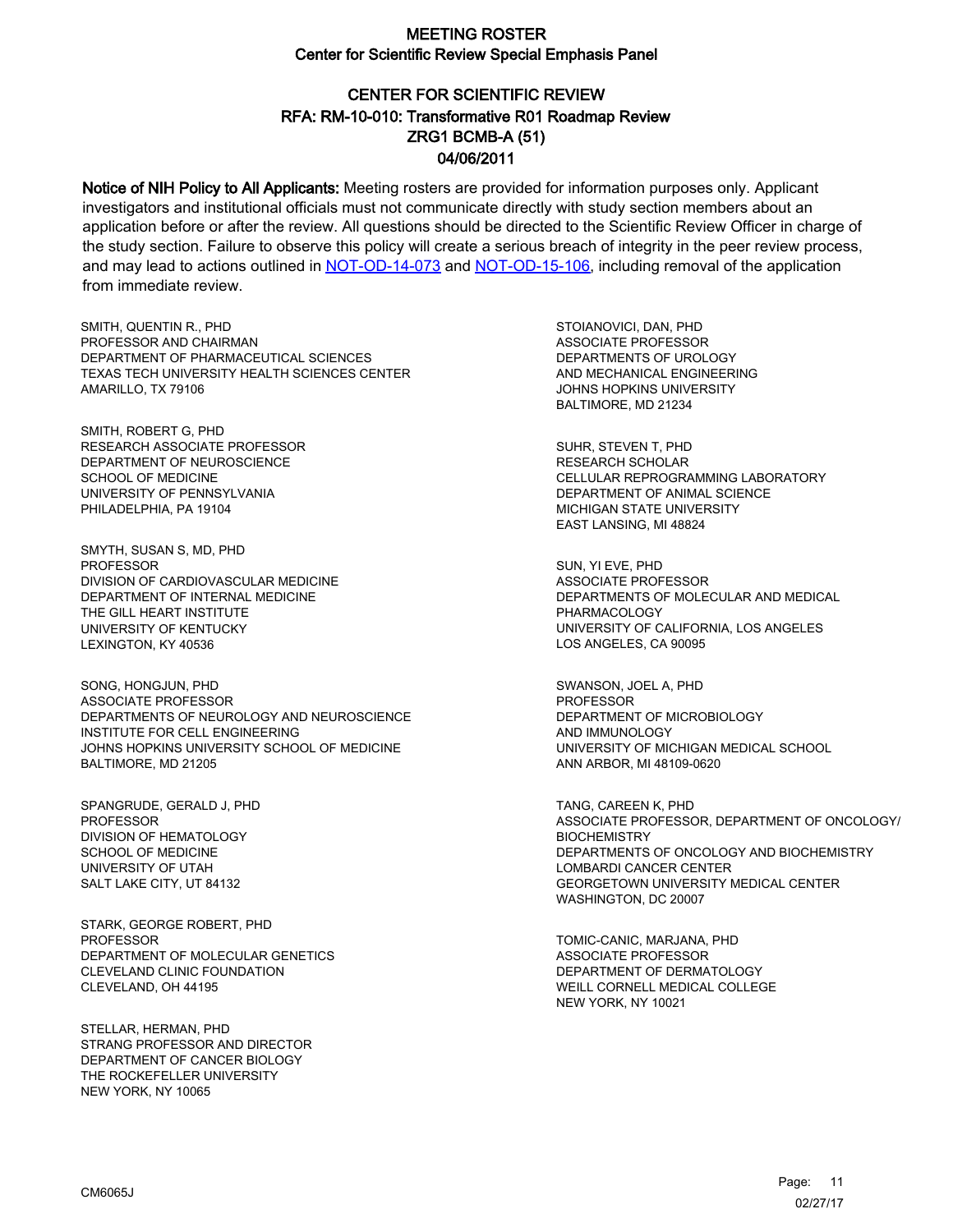# CENTER FOR SCIENTIFIC REVIEW ZRG1 BCMB-A (51) 04/06/2011 RFA: RM-10-010: Transformative R01 Roadmap Review

Notice of NIH Policy to All Applicants: Meeting rosters are provided for information purposes only. Applicant investigators and institutional officials must not communicate directly with study section members about an application before or after the review. All questions should be directed to the Scientific Review Officer in charge of the study section. Failure to observe this policy will create a serious breach of integrity in the peer review process, and may lead to actions outlined in [NOT-OD-14-073](https://grants.nih.gov/grants/guide/notice-files/NOT-OD-14-073.html) and [NOT-OD-15-106,](https://grants.nih.gov/grants/guide/notice-files/NOT-OD-15-106.html) including removal of the application from immediate review.

TOR, YITZHAK, PHD **PROFESSOR** DEPARTMENT OF CHEMISTRY AND BIOCHEMISTRY UNIVERSITY OF CALIFORNIA, SAN DIEGO LA JOLLA, CA 92093

TRAPP, BRUCE D, PHD CHAIRMAN DEPARTMENT OF NEUROSCIENCES LERNER RESEARCH INSTITUTE CLEVELAND CLINIC CLEVELAND, OH 44195

TUSCHL, THOMAS, PHD ASSOCIATE PROFESSOR LABORATORY OF RNA MOLECULAR BIOLOGY ROCKEFELLER UNIVERSITY NEW YORK, NY 10021

UNDEM, BRADLEY J, PHD PROFESSOR JOHNS HOPKINS ASTHMA CENTER JOHNS HOPKINS UNIVERSITY BALTIMORE, MD 21224

VARGA, STEVEN M, PHD ASSISTANT PROFESSOR OF MICROBIOLOGY DEPARTMENT OF MICROBIOLOGY UNIVERSITY OF IOWA IOWA CITY, IA 52242

VARTANIAN, TIMOTHY, MD, PHD ASSOCIATE PROFESSOR BETH ISRAEL DEACONESS MED CTR DEPT OF NEUROLOGY HARVARD INST OF MEDICINE BOSTON, MA 02115

VEVES, ARISTIDIS, DSC ASSOCIATE PROFESSOR OF SURGERY JOSLIN-BETH ISRAEL DEACONESS FOOT CENTER HARVARD MEDICAL SCHOOL BOSTON, MA 02215

VOHRA, YOGESH K, PHD PROFESSOR AND UNIVERSITY SCHOLAR PHYSICS GRADUATE PROGRAM CENTER FOR NANOSCALE MATERIALS AND BIOINTEGRATION UNIVERSITY OF ALABAMA BIRMINGHAM, AL 35294

VRANA, KENT E, PHD ELLIOT S. VESELL PROFESSOR AND CHAIR DEPARTMENT OF PHARMACOLOGY PENN STATE MILTON S. HERSHEY MEDICAL CENTER HERSHEY, PA 17033

WALLACE, KENDALL B, PHD **PROFESSOR** DEPARTMENT OF BIOCHEMISTRY AND MOLECULAR BIOLOGY UNIVERSITY OF MINNESOTA MEDICAL SCHOOL DULUTH, MN 55812

WALSH, EDWARD E, MD PROFESSOR OF MEDICINE AND PEDIATRICS DEPARTMENT OF MEDICINE ROCHESTER GENERAL HOSPITAL UNIVERSITY OF ROCHESTER ROCHESTER, NY 14621

WENINGER, KEITH R., PHD ASSOCIATE PROFESSOR DEPARTMENT OF PHYSICS NORTH CAROLINA STATE UNIVERSITY RALEIGH, NC 27695

WIENER, MICHAEL, PHD ASSOCIATE PROFESSOR DEPARTMENT OF MOLECULAR PHYSIOLOGY AND BIOLOGICAL PHYSICS UNIVERSITY OF VIRGINIA CHARLOTTESVILLE, VA 22908

WOLF, DIETER A, MD ASSOCIATE PROFESSOR SIGNAL TRANDUCTION PROGRAM BURNHAM INSTITUTE FOR MEDICAL RESEARCH LA JOLLA, CA 92037